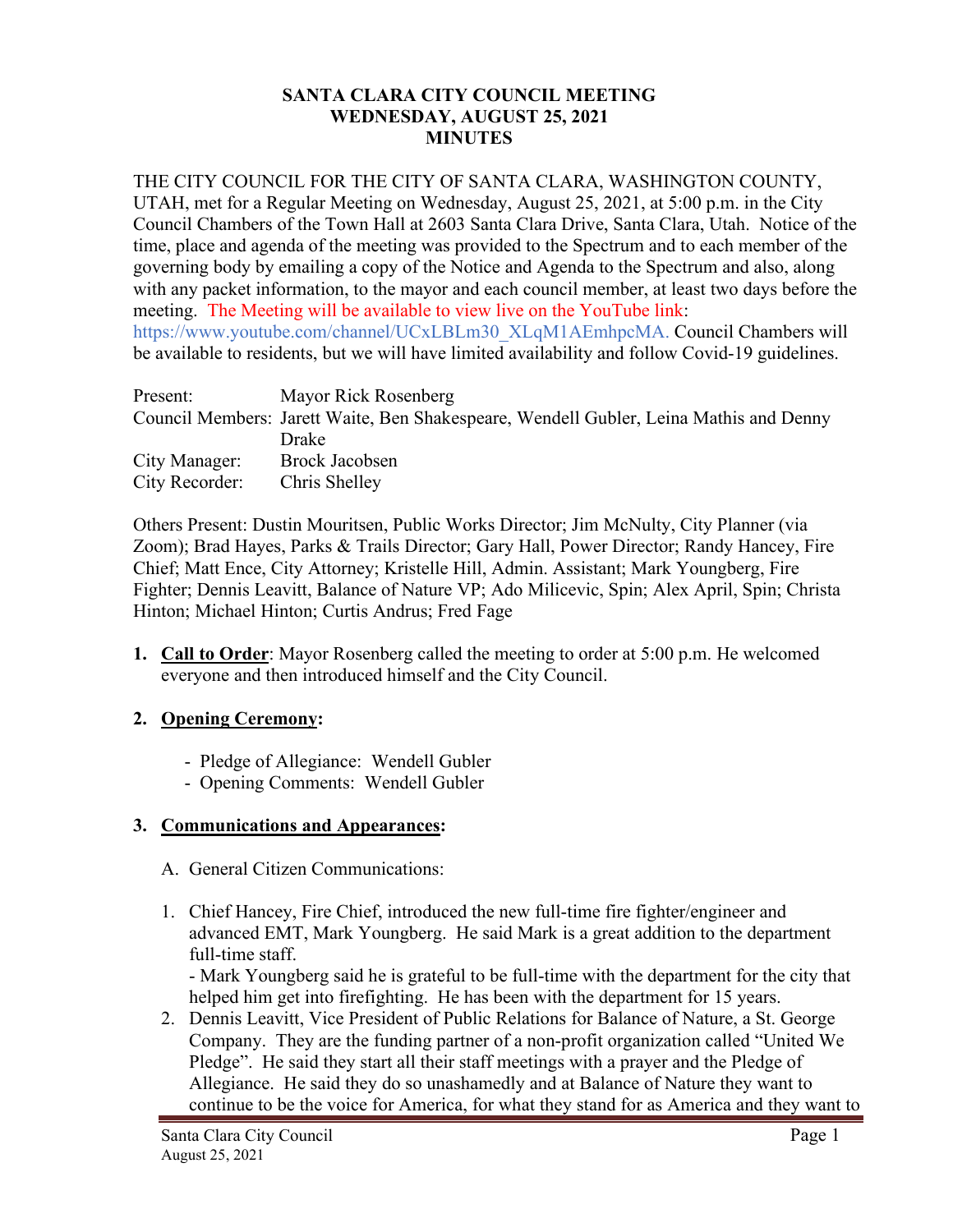continue to promote unashamedly faith, family and freedom and traditional American values. He said they are going to be a voice on behalf of America and the Constitution especially. He said that Sept.  $17<sup>th</sup>$  is Constitution Day. It is the day the Constitution was signed. He said that few Americans pay attention to that day, so they are trying to raise awareness and they have partnered with the daughters of the American Revolution who ring bells across America every Sept.  $17<sup>th</sup>$  at 4 p.m. Eastern time. He stated that Mayors from around the County have signed proclamations that are read at Council meetings typically. He said that Balance of Nature's funding partner "United We Pledge" wants to do more and more to bring awareness. He said they have worked with Hurricane City, Washington City, St. George City and all the Mayors are on board and now they are hoping that Santa Clara City Council and the Mayor are willing to join on board with those entities. He said they have also reached out to Ivins City and Toquerville and are waiting on their responses. The event is going to be a half hour program and they and the Daughters of the American Revolution are happy to provide and help with choirs. It is a simple half hour program that ends with the bell ringing. He said there is not a better place, maybe, in Washington County to ring bells at 2:00 in the afternoon on Constitution Day then Santa Clara Town Hall and he would like to see that happen. They are going to have a full video team so that there is a live feed, and they advertise on National TV and radio, and they have hundreds of thousands of customers of theirs who want to participate so they are going to do a live event and try and spread it out as many media ways as they can in order to raise awareness. They will provide anything from flags to Constitution copies to give everyone. They will do everything they can to help residents of Santa Clara feel like Constitution Day is legitimate and valuable. It is a day off of school because of Iron Man so they can't do a lot to help youth and children interact, but they will in future years. He said their vision is to have Constitution Day become Constitution Week, which is celebrated in many states across the U.S. but there are no Constitution activities in Utah at all, so they want to hold a Constitution Week in Utah for the U.S. Constitution and the Utah Constitution and currently there is no State of the Union that holds a Constitution Day on the day their State's Constitution was signed. He said they believe that is important. He said they are willing to fund it. They are not asking for any money but all they are asking for is the support of the city to rally around. "United We Pledge" has a one-, three- and five-year plan that has some pretty remarkable things coming for education for elementary and middle school children. They have a campus that is planned to be built to reconstruct the American village campus in Alabama. He said they have major plans, and this is the first step forth and that night on Sept.  $17<sup>th</sup>$  they are also going to be part of the opening ceremonies of the Dixie Round Up and they are going to bring in the Constitution and bell ringers there. He said they are going to do all they can to make Constitution Day recognizable. He said they are going to be defenders of the Constitution.

- Mayor Rosenberg said he has reached out to the local Boy Scout Troop and asked them if they would be willing to help us since they are out of school that day. He will probably reach out to the Cub Troop as well. He asked Council if this is something they can support as a Council. There would be a short ceremony at Town Hall at 2 p.m. on Friday, Sept. 17. He said he would encourage all the Council to come and participate in that. He said if Council is okay with it, he will start working on a program with Dennis Leavitt and his group and see if we can get as many people, especially the youth involved as we can.

- Council members all gave their approval.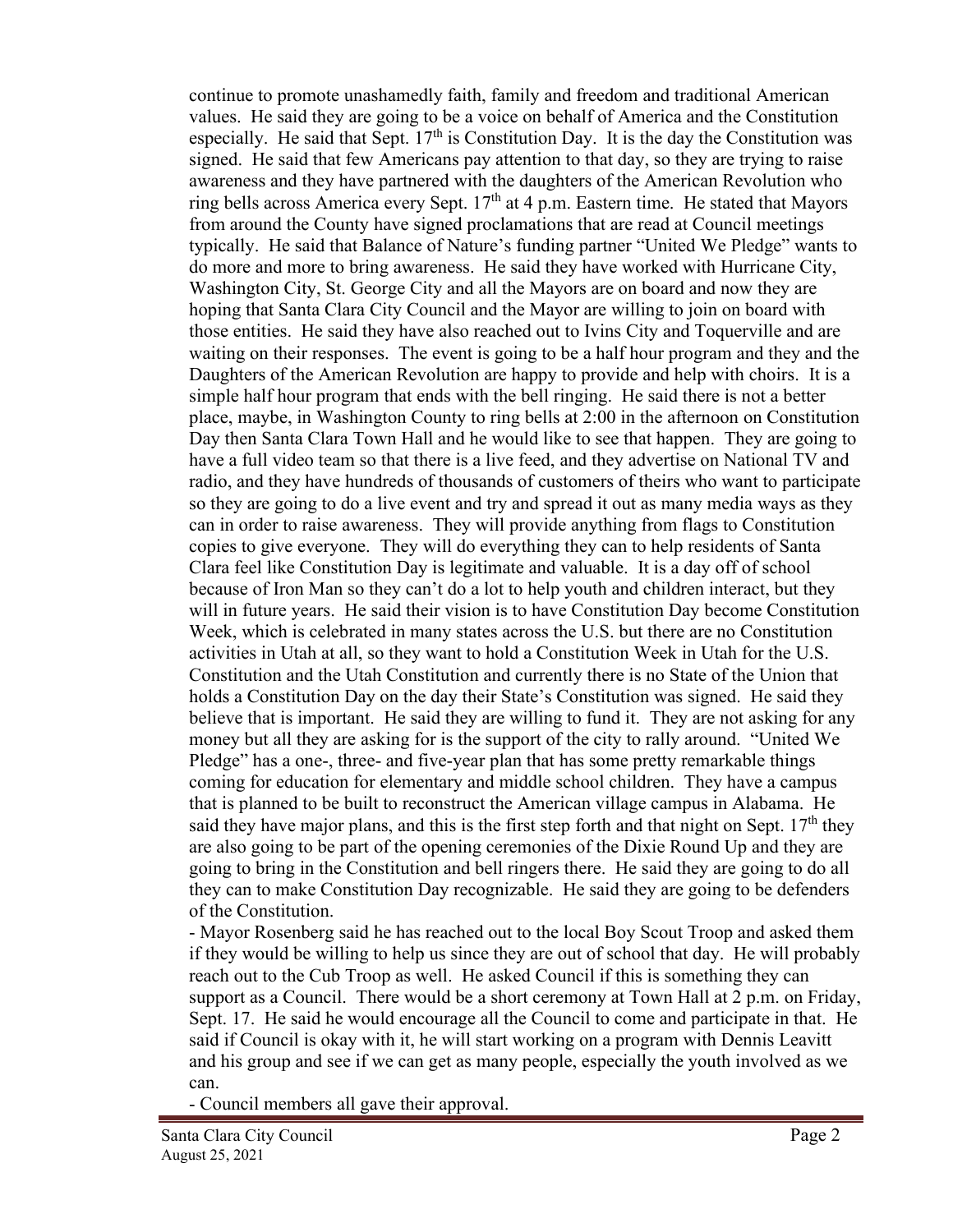- Dennis Leavitt thanked the Council and said that if the program starts at 1:30 it will sync live with the rest of the cities in Washington County and if it is a half an hour the bells would go off at 2:00 and sync with everyone.

- Mayor Rosenberg thanked Dennis and said he would be in touch.

3. Krista Hinton said she is here at the meeting to observe and to learn. She is running for City Council.

# **4. Conflicts and Disclosures:**

- Mayor Rosenberg said that the firm he is employed with did the lot survey for Reggie Gates. (Item 5C4). He said his firm is also working on the Utility Master Plan for the Black Desert Resort. (Item 5C5).

# **5. Working Agenda:**

# **A. Public Hearing(s): None.**

# **B. Consent Agenda:**

- 1. Approval of Claims and Minutes
	- July 28, 2021 Executive Session Minutes
	- Aug. 11, 2021 Regular City Council Meeting Minutes
	- Claims through Aug. 25, 2021.

# 2. Calendar of Events

- Sept. 1, 2021 City Council Work Meeting
- Sept. 6, 2021 Labor Day (Offices Closed)
- Sept. 8, 2021 Regular City Council Meeting
- Sept. 22, 2021 Regular City Council Meeting
- Sept. 23 25, 2021 Swiss Days

# **Motion to Approve the Consent Agenda.**

**Motion by Jarett Waite, seconded by Denny Drake. Voting Aye: Leina Mathis, Jarett Waite, Denny Drake, Wendell Gubler and Ben Shakespeare. Voting Nay: None. Motion Carried.**

# **C. General Business:**

1. Consider approval of the Cooperative Agreement between Santa Clara, Utah, and Spin for the operation of electric scooters in the public right of way. Presented by Mayor Rosenberg.

- Mayor Rosenberg said he forwarded an email to Council that came from Spin. He said this is regarding Spin Scooters and the team from Spin Scooters is here tonight to do a presentation. This is a cooperative agreement between Spin Scooters and Santa Clara City to expand is operations to Santa Clara and to allow electric scooters in the public right-of-way. He said he forwarded the agreement on to Matt Ence, City Attorney, and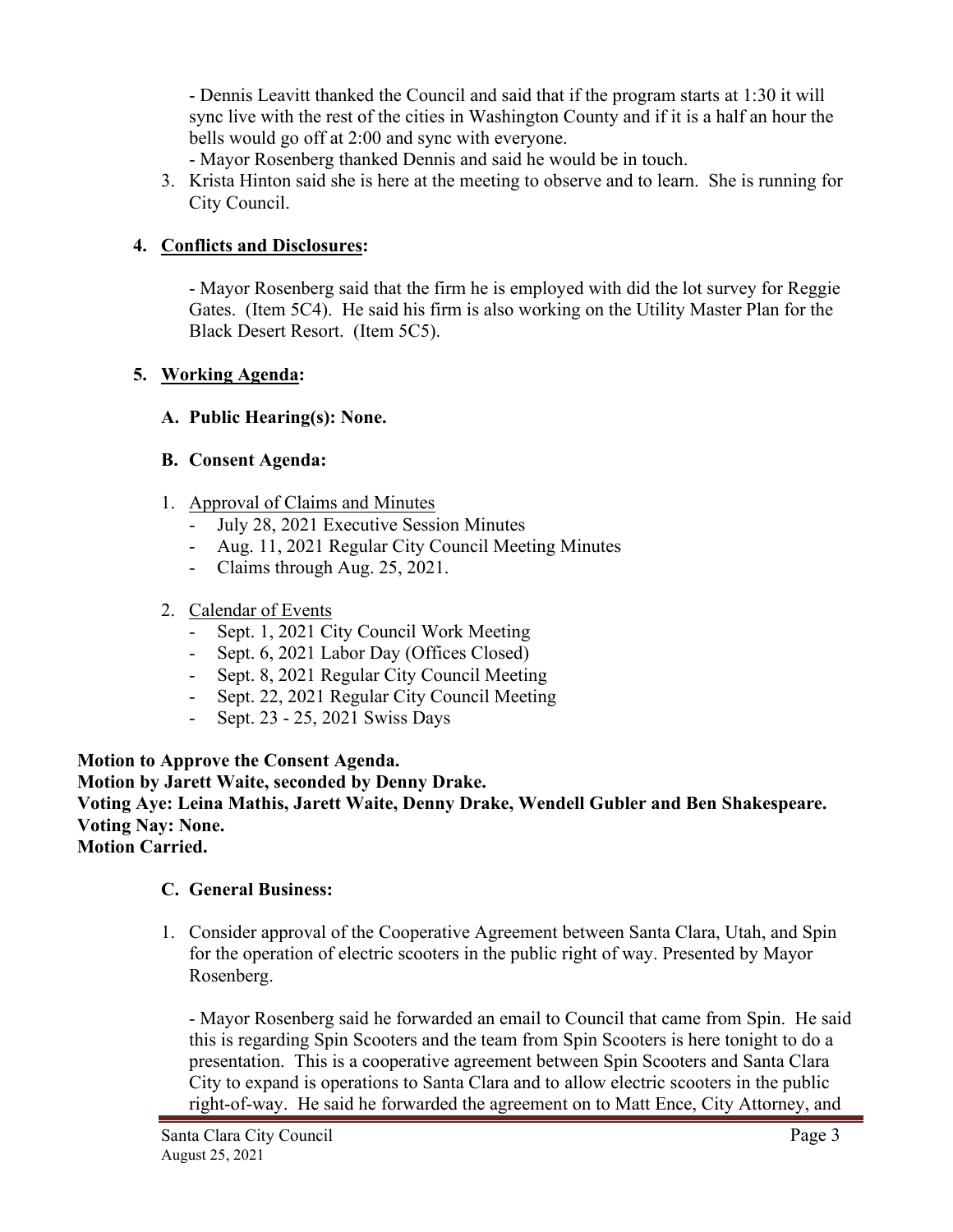he will give his opinion on it.

- Alex April said she is the Head of Government Partnerships for Spin.
- Ado Milicevic said he is the General Manager for Utah Spin.

- Alex April said that last year they went through the RFP permitting process with the City of St. George and won an exclusive agreement to operate electric scooters. She said that from there working really closely with Shawn Guzman and Marc Mortensen within St. George and it was their vision and Spin's vision to expand the e-scooter service to the whole region. She said they were founded in 2017 and are a subsidiary of Ford Motor Company. She said because of that they are really investing in their team here. They have a warehouse in St. George, and they only hire in-house W-2 employees for operation. All of these people are getting paid above the living wage and are getting benefits. She said from the perspective of a city it also makes their team be able to be more responsive to relocation requests or any other types of requests or questions because they have people who are on the clock. She said they are in 80 cities and universities across the world including here in Utah. They are in Orem, Ogden, and Salt Lake City. She said the main reason they are coming to the city is that regional approach to bring scooters. She said they don't launch without permission, and they want to make sure they are doing this in a really careful, concise way in partnership with cities. She sent the city a proposed deployment map. She said they are very open to changing it if there are areas, they should geofence so that people can't park the scooters or they can't ride or maybe they need to go slower than the 15 MPH, which is the industry standard. She said they are seeing people wanting to use them and especially with Iron Man coming up there is going to be a lot of people coming in as well as future competitions. She said they want to make sure they are giving people an alternate mode of transportation to alleviate congestion.

- Ben Shakespeare asked about the maintenance of this, the pickup, and the times.

- Ado Milicevic said they operate 24/7 with staff working around the clock. He said the scooters also come with a text number that is on the side of the scooter that anybody can text, and they respond typically within an hour to any relocation requests or pick-up requests. He said throughout the day and night the team is out there moving scooters around and picking them up, deploying them and when needed taking them back to the warehouse to fix.

- Alex April said that folks are able to report if a scooter is not working but their team is proactively checking scooters as well to make sure they are working properly so every time they touch a scooter, they are making sure that everything looks okay and additionally every few miles they take it in to have a trained in-house mechanic take a more in depth look at the scooter as well.

- Mayor Rosenberg said the map has some proposed deployment locations. Are these based on the app or feedback they have received?

- Ado Milicevic said it is based on the app, meaning that users are opening the app and they are able to track the locations of that. He said they are open to changing the map around based on the Council's feedback and suggestions. He said the map could change based on the ridership and demand.

- Leina Mathis asked about the geofencing. Do they have the ability to let us go outside of our city boundaries?

- Alex April said yes. Right now, St. George has its own city boundary and if they are allowed to provide service here within the City a person could go seamlessly between the two jurisdictions. She said they met with Ivins City last week as well. They are having a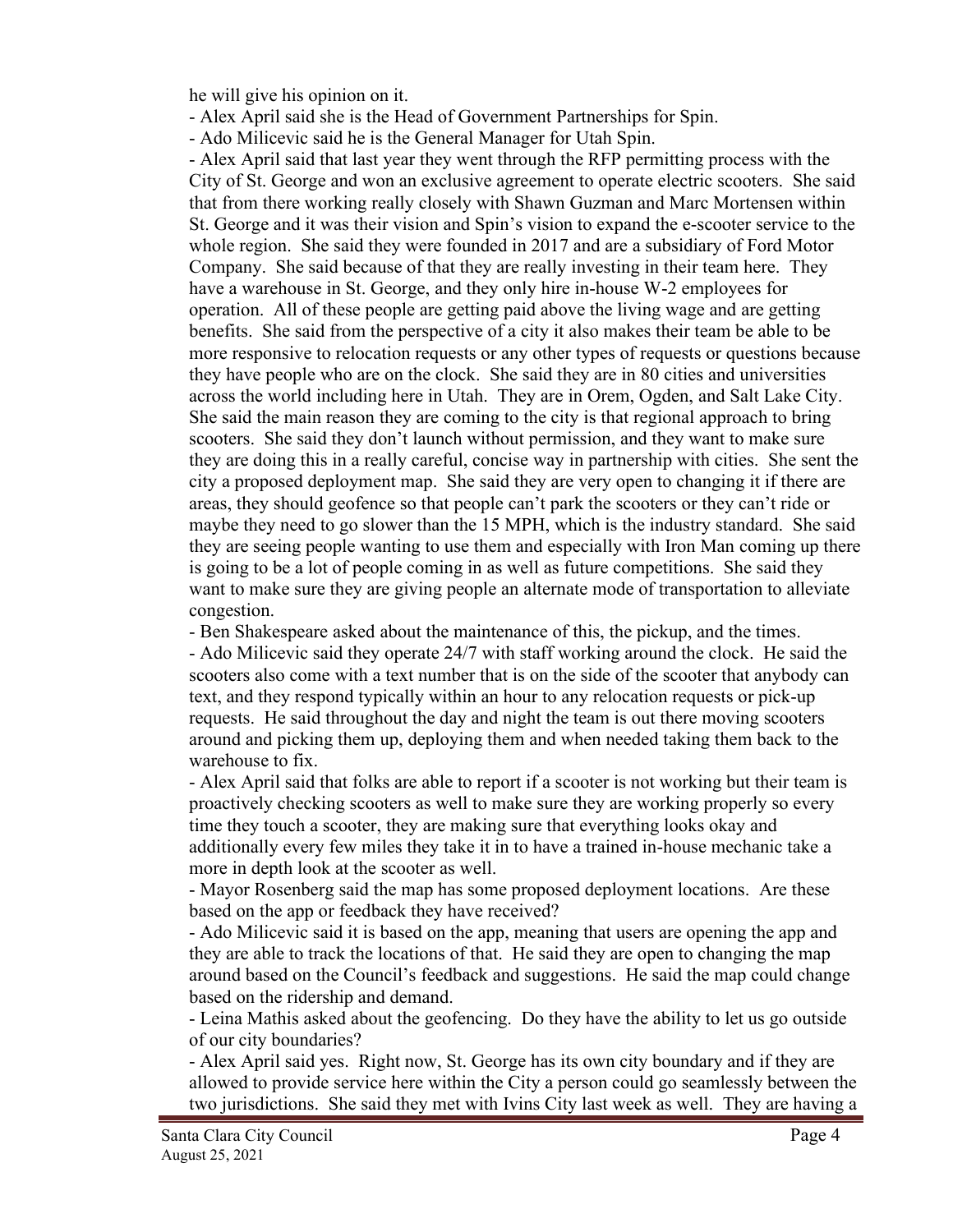meeting next week on this.

- Wendell Gubler asked about the age of persons who can use these scooters.

- Alex April said it is 18 plus.

- Wendell Gubler asked if they monitor it to make sure it is kept to 18 plus or do we see young kids riding them.

- Alex April said that 18 plus is their terms of service and what is required. They have onboarding education for users. Included in that is language as well as age.

- Mayor Rosenberg asked if there is a way that if there are violators of that that they can be discouraged from use or something like that.

- Alex April said absolutely. She said when they receive reports of something like this a lot of times, they are able to track it down and they have cited, and fined accounts and they have no problem taking bad users off of the platform. They don't just have emails and phone numbers of users, but they also have payment information.

- Jarett Waite asked if they get agreements from property owners where these will be placed.

- Alex April said in cases of private property the deployment points on the map should be public right of ways so it should be an agreement with the City, but they would have separate agreements with the property owners as well. The deployment points would be on sidewalks outside of houses so that is part of the right of way. She said the deployment points are not set in stone so if one is not the best and another area might be better, they are completely amenable to that. She said because they have that W-2 team they can easily change and then educate their team on where to deploy.

- Jarett Waite said there were representatives from Ocotillo Springs and Arcadia and Paradise Village that were requesting scooters in those vacation areas, so we want access points pretty close to those and the closest right now is just north of Harmon's, so we definitely want to look at these areas. He asked if this was something they go over as staff to make those decisions.

- Alex April said yes with staff and local organizations and getting feedback from them. She said they are open to suggestions.

- Mayor Rosenberg asked Matt Ence if he had gone through the agreement.

- Matt Ence said yes and he has a couple of questions and comments. He asked with multiple jurisdictions next to each other and riders going back and forth how do they determine which jurisdiction is entitled to the payment based on a particular ride. Is it where the ride ends or begins?

- Alex April said it would be where it begins and the reasoning for that is since the vehicle was deployed in that jurisdiction then that would be where the ride starts.

- Matt Ence said one thing for the Council to be aware of this is an exclusive agreement for the term so they would have the exclusive right to provide the services described in the contract. He asked if the services described as micro mobility transportation, which isn't defined in the contract, how is that defined.

- Alex April said it is shared. If someone has their own private electric skateboard or scooter, they can use it but the definition in their view is in that shared micro mobility product.

- Matt Ence asked if that would apply to electric bikes or electric skateboards. As long as it is a shared thing would they consider that to be their exclusive rights to do that under this contract?

- Alex April said that is correct, yes.

- Mayor Rosenberg asked if there is a move to bring electric bikes.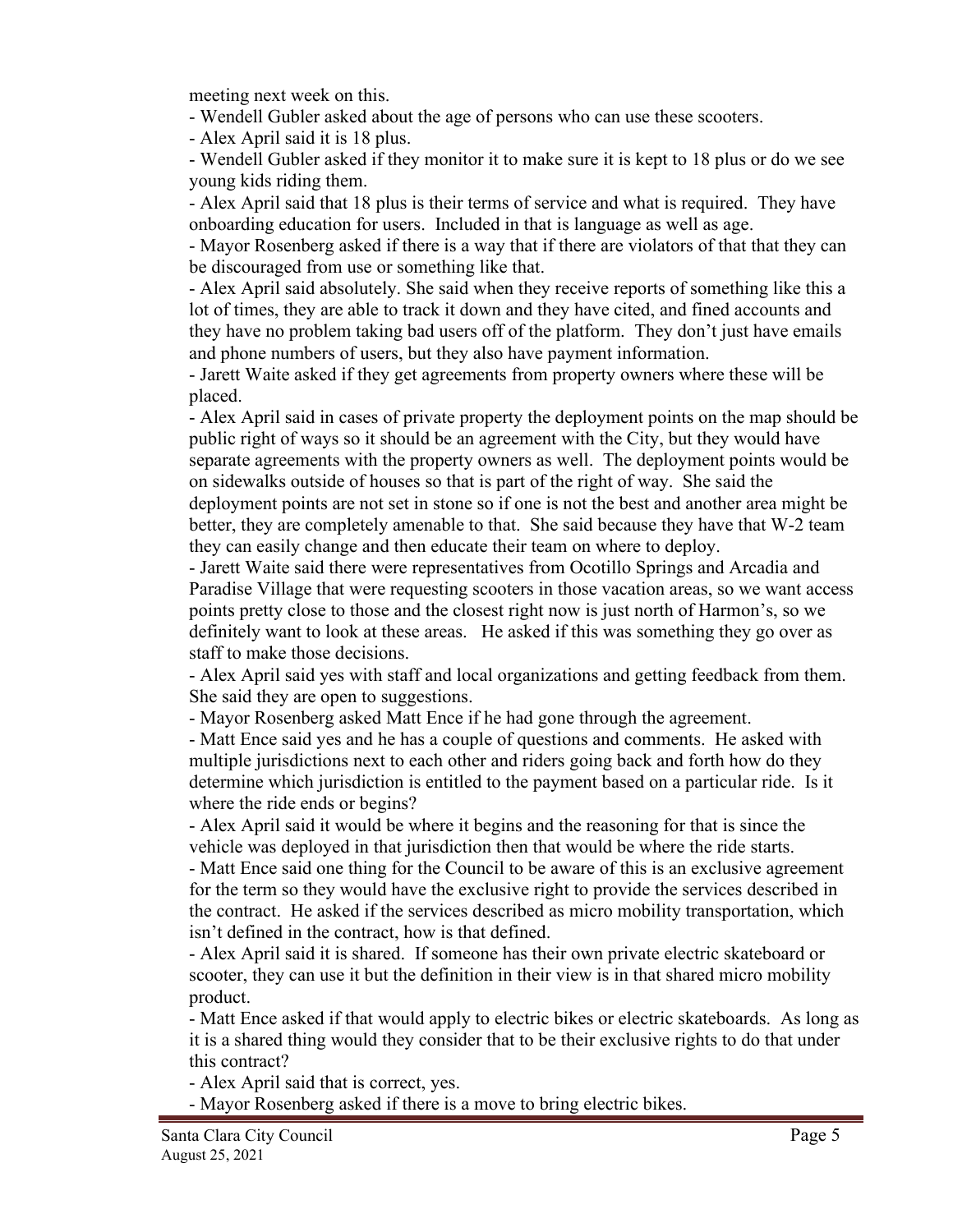- Alex April said they are open to it in the future. She asked Council what they think the need is. She said in St. George, with the definition, they only provide e-scooters at this time.

- Matt Ence asked about how the fees are determined. They said it is based on where the scooter is deployed. Does that mean that every trip that that scooter takes, once it is deployed, goes back to the city where it was deployed?

- Alex April said not necessarily. A user could start their trip in Santa Clara and then end at another jurisdiction. She said all the scooters have GPS and it is in their best interest to keep rebalancing because if they are seeing the usage, they want to replenish those scooters as well.

- Matt Ence said there is a limitation of liability clause in the contract where the City is basically agreeing that Spin won't be liable for any damages that might happen because of the use of the scooter. He said that if someone has a problem, has an accident they are going to go after anyone that they can including the city potentially. He said we ought to make sure our insurer is aware if this is something we want to do just to make sure that there is potentially some coverage there as well. He said he assumes that the limitation of liability in the contract is probably not something that they would negotiate because this is a form contract that they probably provide to all of the cities they work with. - Alex April said it is the same language that St. George has.

- Matt Ence said he thinks it is fine as long as we are aware that that's in there. He said the agreement does also require Spin to have insurance in case claims are made against Spin, but we would be limited in claims that we could make against Spin if there was some kind of an issue.

- Denny Drake asked if it is an underage rider on the scooter and an accident occurs are we the ones that are going to be, if we are not enforcing it, the ones held liable.

- Alex April said she would have to get back with Council on that question.

- Denny Drake said it looks like we have no way of enforcing the no underage riders that is a serious concern.

- Ado Milicevic said one way it could be enforced would be a verification of the driver's license. When they get an account, they have to scan their driver's license, which goes to an age check before it allows them to ride.

- Ben Shakespeare asked Matt if the City has similar liabilities for our bike trails that we provide and for the swimming pool and if underage drivers get on our roads. Could we have a similar exposure in those for liability reasons or is this something that increases that?

- Matt Ence said probably because all we are doing is allowing the use of the public right of way and we are not taking on any responsibilities to monitor the use or administer the system or repair the scooters or anything like that. More likely than not we would still have the normal protections that we have under the Governmental Immunity Act, and we would have our insurance coverage which we should make our insurer aware that we are potentially doing this so that we ensure that we have coverage if we need it.

- Ben Shakespeare asked that because this is a private company contracting exclusively with the city, do we need to put this out to bid. Would we need to post something to put out an RFP or something saying we are going to do this?

- Matt Ence said no we don't need to do an RFP. This is not for some kind of procurement or an outlay of funds. We could do something like that if we wanted to, if we wanted to see what other options are out there. Spin is already here and already serving St. George and so it makes sense for us to consider Spin without necessarily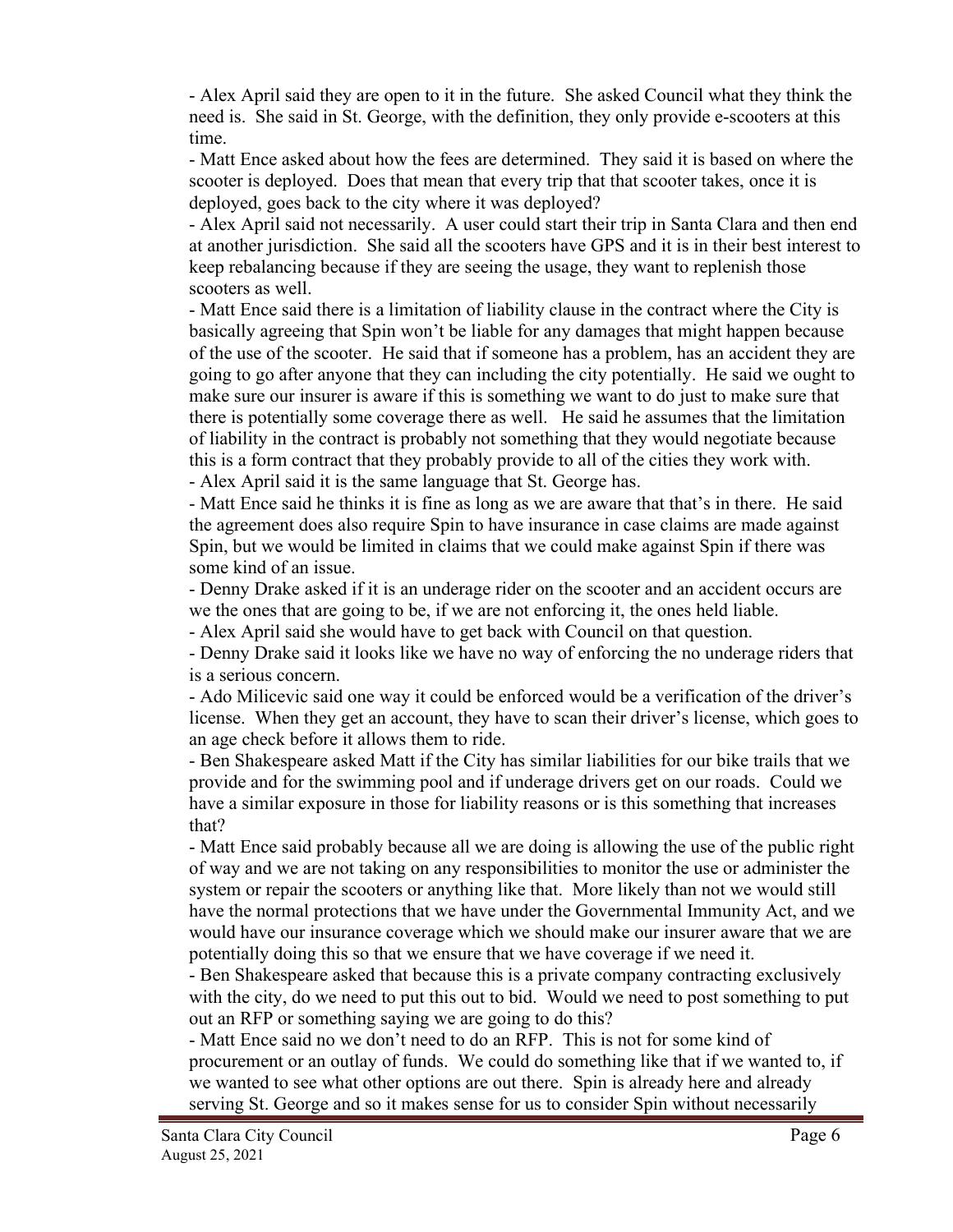considering another option. The contract is for 2 years, and it is automatically renewable for up to 3 years after that. There would be an initial 2-year time period and then if the contract isn't cancelled at the end of that first 2 years, then it would automatically renew for 3 more years for a total of 5.

- Alex April said this is the same language they have with St. George and have regular check-ins with the city to discuss operational changes and things they need to improve on. This would be an ongoing thing.

- Matt Ence asked how far into their contract they are with St. George City.

- Alex April said about a year.

- Mayor Rosenberg asked if there would be a problem if we matched the contract times to St. George's.

- Alex April said no, not at all. That is what Washington City did. She said that makes the most sense at this point.

- Jarett Waite asked if this agreement affects our current providers in Santa Clara. Will this mess with any of their businesses? It says in the agreement that this is a scooter, but we just talked about that this was anything in the share service.

- Matt Ence said the difference between this and those is that with those other providers we are not giving them a franchise to our rights of way. The reason we would have this agreement with Spin is so that they could utilize our rights of way for placement of the scooters and having those scooters in the areas that have been identified. Those others don't require that because they have their own property that they rent from and people just rent them and ride on the public right of way, which they are entitled to do. Spin is essentially staging their business on public rights of way. That is what the exclusive right is as described in the contract.

- Mayor Rosenberg said if other companies wanted to stage their vehicles inside the right of way other than on their private property, they would have to come do a similar type of agreement. He asked Chief Flowers if there were any concerns with scooters in Santa Clara.

- Chief Flowers, Police Chief, said no. He said he doesn't see a problem. It is all up to the rider just as bicycles.

## **Motion to Approve the Cooperative Agreement between Santa Clara, Utah, and Spin for the operation of electric scooters in the public right of way as presented and subject to legal review. Motion by Jarett Waite, seconded by Leina Mathis.**

- Denny Drake said location-wise the map that Spin made the concern is that the vacation rentals will be where people are going to want to use, and it is not on that map as a location for the scooters.

- Mayor Rosenberg suggested that they meet with Brock and the Staff, and we can tweak the map and maybe eliminate some of the residential areas and incorporate some of the short-term rentals and some of the new commercial areas.

- Ado Milicevic said that any feedback the Council and Staff could provide he would appreciate.

- Alex April said they would be happy to make sure that they don't sign any contracts until everyone feels good about that deployment map.

## **Voting Aye: Leina Mathis, Jarett Waite, Denny Drake, Wendell Gubler and Ben Shakespeare. Voting Nay: None.**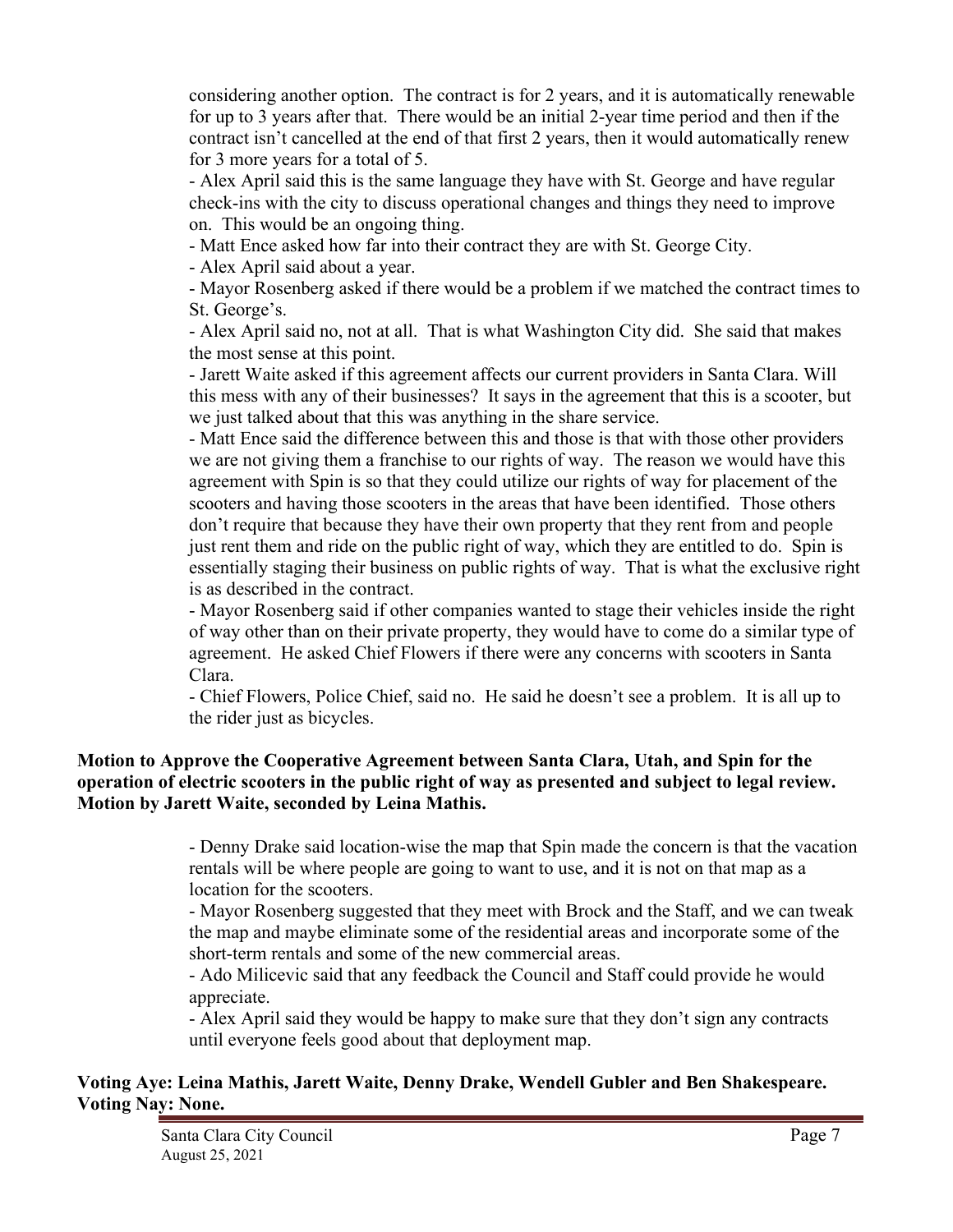## **Motion Carried.**

- Matt Ence asked if he should make some revisions to the contract based on what Council talked about and then send it to Alex April.

- Alex April said that would be great.

- Ado Milicevic said one thing they forgot to mention is that they do offer free helmets to anyone that would like one.

2. Consider approving a proposed code amendment to the Santa Clara City Code, Title 17, Section 17.68.40 Planned Development Standards and Requirements to add a section to establish density equivalents for Assisted Living facilities and approve Ordinance 2021- 09. Presented by Bob Nicholson, City Planner.

- Mayor Rosenberg stated that Bob Nicholson is not at the meeting.

- Brock Jacobsen explained this ordinance. This temporary Ordinance adopted by City Council on February 24, 2021, Ord # 2021-04 adopted this proposed amendment on a temporary 6-month basis and now Planning Commission recommends the amendment be added as a permanent amendment to the Zoning ordinance.

- Mayor Rosenberg said we have been using this as a temporary measure and so now we are making it permanent. The Planning Commission recommended approval.

- Ben Shakespeare said this is just as we discussed.

- Brock Jacobsen said that if there is cooking facilities inside their unit, they are considered equivalent of a single residential unit but if there is not and they use a central dining area then it is two units to equal one residential unit.

**Motion to Approve a proposed code amendment to the Santa Clara City Code, Title 17, Section 17.68.40 Planned Development Standards and Requirements to add a section to establish density equivalents for Assisted Living facilities and approve Ordinance 2021-09.**

**Motion by Denny Drake, seconded by Wendell Gubler.**

**Voting Aye: Jarett Waite, Leina Mathis, Ben Shakespeare, Wendell Gubler and Denny Drake. Voting Nay: None.**

**Motion Carried.**

 3. Consider approval of a Preliminary and Final Plat for Arrowhead Estates Subdivision located at approximately 2451 Arrowhead Trail Drive and consider approval of an exception to the Subdivision standards for reduced width of parcel. (Curtis Anderson, Applicant). Presented by Bob Nicholson, City Planner.

- Brock Jacobsen said that Mr. Anderson's plat originally came before us as a four-lot subdivision and then there were some revisions done and it was never brought back as a three-lot subdivision due to the revisions and the acreage. They never came back for the final approval of changing a four-lot to a three-lot due to the acreage reduction, so they went back through Planning Commission this month and received recommended approval of that. The one variance is the frontage along Arrowhead does not meet the zoning requirement, so it is reduced so that is the exception that is being asked for.

- Leina Mathis said and also the width of the driveway.

- Mayor Rosenberg said there is a flag lot that goes back to lot #3 in the back. That would typically be 25 ft wide but since it is only serving one lot Planning Commission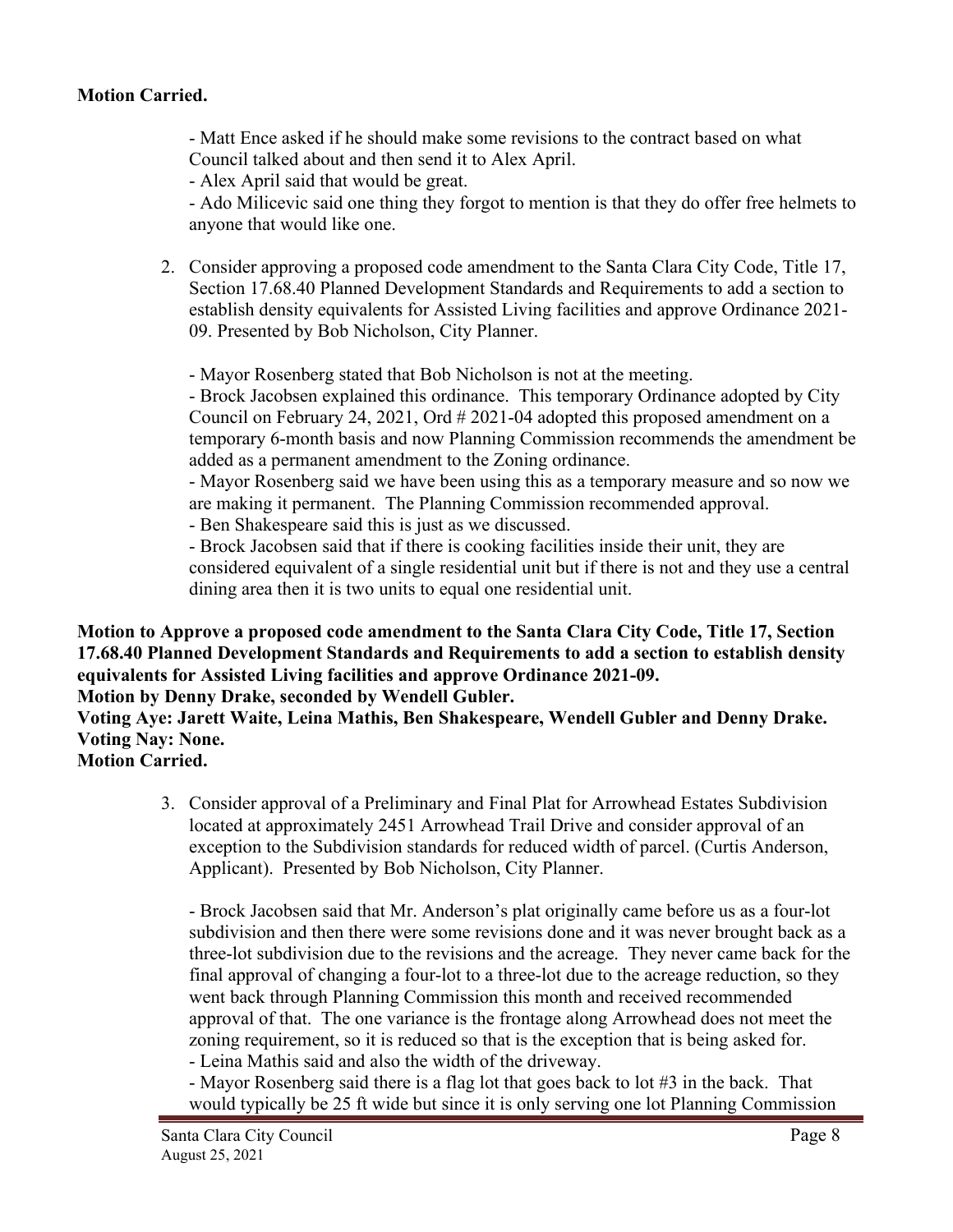felt like it was okay to go to 20 ft and leave the additional frontage on Arrowhead for the others.

- Denny Drake asked about emergency vehicles getting in there.

- Mayor Rosenberg said the fire hydrant is located on Arrowhead Trail so they wouldn't be going down in there. It is wide enough for an ambulance to get in there, but the fire service would be out on Arrowhead Trail.

- Chief Hancey said they would stage out on Arrowhead Trail and pull our lines in. He said they have looked at this pretty good and they are okay with the proposed exceptions.

- Leina Mathis asked if the recommendation should note the code exception.

- Matt Ence said it should.

**Motion to Approve a Preliminary and Final Plat for Arrowhead Estates Subdivision located at approximately 2451 Arrowhead Trail Drive and approve an exception to the Subdivision standards 16.24.030 B "Lot Dimensions" for reduced width of parcel allowing them to go 70 ft wide instead of 80 ft and 16.24.030 E "Lot Dimensions" allowing them to go 20 ft wide on the flag lot instead of 25 ft.**

**Motion by Leina Mathis, seconded by Jarett Waite.**

**Voting Aye: Denny Drake, Jarett Waite, Ben Shakespeare, Wendell Gubler and Leina Mathis. Voting Nay: None.**

**Motion Carried.**

4. Consider approving a request for a lot split for property located at 2789 Santa Clara Drive. Reggie Gates, applicant. Presented by Bob Nicholson, City Planner.

- Mayor Rosenberg said that this is a lot that is down the street from Town Hall. Travis Gates has this property, and they would like to split it. One lot would be fronting Santa Clara Drive and one lot would be fronting Vineyard Drive. The existing home is on the lot that fronts Santa Clara Drive and the proposed new home would be built on the lot that fronts Vineyard Drive. Planning Commission recommended approval. This is contingent upon him paying for the curb and gutter and sidewalk or posting a bond for that. He is going to dedicate the easement on Vineyard Drive as part of that. We will make sure he dedicates the easements along both those streets. There is an existing power line that is in the back. We can double-check the easement on that as well. - Leina Mathis said this did come to the Historical Commission and they reviewed both the site and the drawings for the home to be built and they recommended approval of both.

**Motion to Approve a request for a lot split for property located at 2789 Santa Clara Drive as presented. Reggie Gates, applicant.**

**Motion by Ben Shakespeare, seconded by Jarett Waite.**

**Voting Aye: Leina Mathis, Denny Drake, Wendell Gubler, Ben Shakespeare, and Jarett Waite. Voting Nay: None.**

**Motion Carried.**

5. Consider approval of an amended project plan in a Planned Development Residential Zone for Black Desert Golf Course located on the north side of Pioneer Parkway and just west of the present Entrada Development and approve Ordinance 2021-10. Presented by Matt Ence, City Attorney.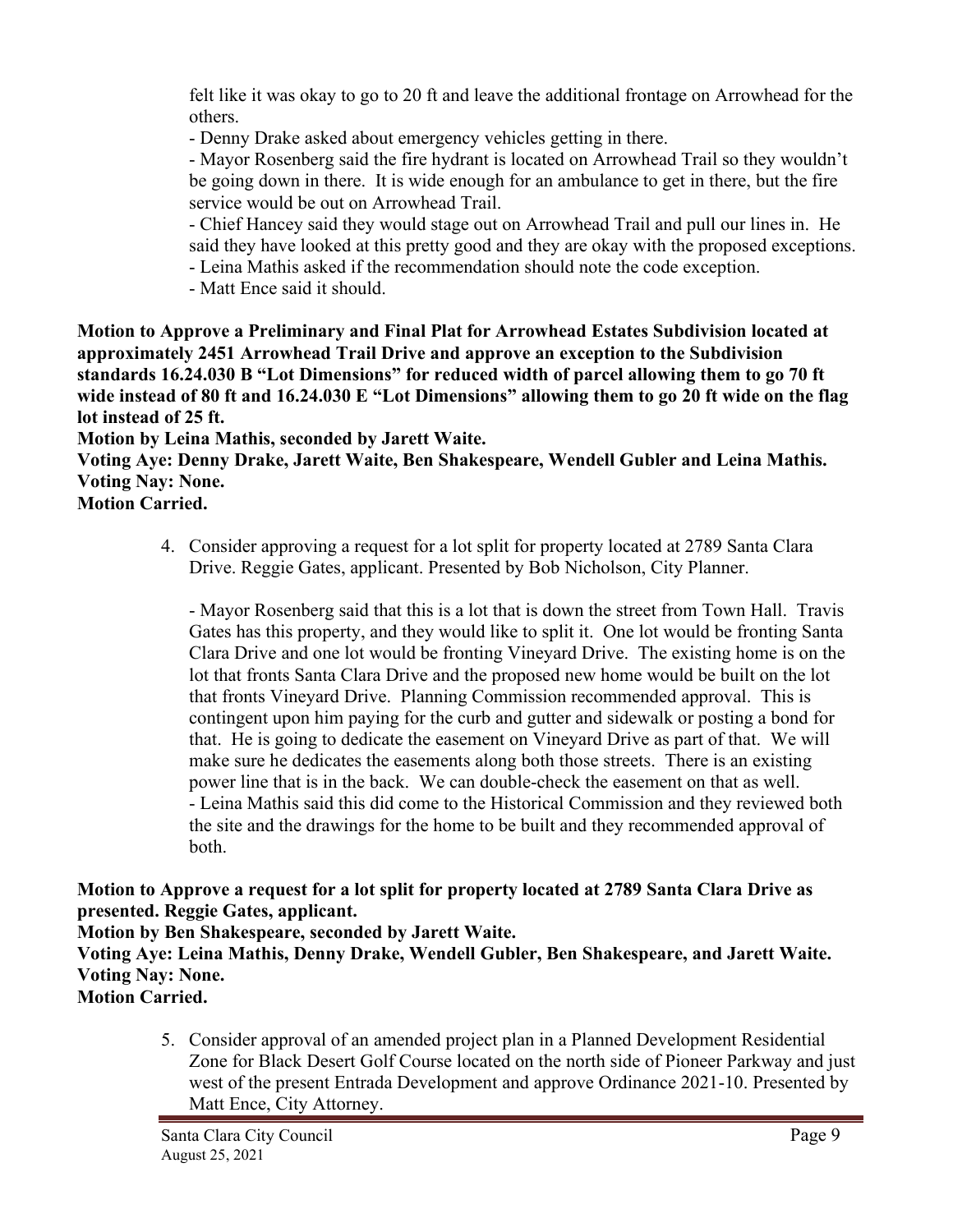- Matt Ence said that this is an item that came before the Planning Commission about a year ago and the Planning Commission recommended approval unanimously. This is to allow Black Desert to go forward with their plans for the golf course in their project. At the same time that the Planning Commission recommended this approval it granted a conditional use permit for the golf course use, which is also required. That conditional use permit was granted conditioned on City Council giving this final approval to the zone change. What this approval would do is approve the portion of their project plan for the golf course and it then becomes part of their PDR zoning. There were some conditions that the Planning Commission set on that conditional use permit. The first one was that the use would not create noxious dust beyond the property line. Next, that Red Mountain Drive had to be paved before a permit would be issued for the maintenance building for the golf course. And third, that no excavation should take place in Area 6. Those were the conditions that were set and those are in place. What Council does tonight won't change that other than it will approve this and make it a part of the PDR zoning and that conditional use permit that was previously granted will go into effect. He reminded Council at the last meeting that they did approve the development agreement for Black Desert. He said the developer was informed that this needed to be done before we could finalize that so once Council does this, we will be able to record that development agreement.

- Patrick Manning, Black Desert Applicant, said if the Council were so inclined to approve this, the grading permit for the golf course has already been applied for, approved, and submitted. He said when they received that he immediately called Mayor Rosenberg about how the grading permit shouldn't have been given out yet. He is hoping they don't have to go through that same process.

- Mayor Rosenberg said if Council approves this, the grading permit met the requirements so he should be good to go.

- Matt Ence said he doesn't see any issues with that either.

- Leina Mathis asked about the distribution center. What is that?

- Patrick Manning said it is the maintenance facility for the distribution of sod and sand. It is a metal building behind the substation and bermed. They are going to be berming and landscaping it.

- Leina Mathis asked that until the resort is ready are they going to have the golf course open to the public.

- Patrick Manning said that is to be determined. He said it is 99% certain that it will be open to the public for a couple of years as they get more projects built out. He also explained about the maintenance facility. It is more exposed on the north side than the south side and that is their most expensive lots that they are putting in along the golf course. It will not be an ugly thing.

- Ben Shakespeare asked that in the motion do we need to state something concerning the grading permit.

- Mayor Rosenberg said we can add something in the motion but the grading permit as long as it was submitted in the required format it is pretty much approved.

- Matt Ence said yes, it is an administrative approval, and it could be included in the motion, but it doesn't have to be.

#### **Motion to Approve an amended project plan in a Planned Development Residential Zone for Black Desert Golf Course located on the north side of Pioneer Parkway and just west of the**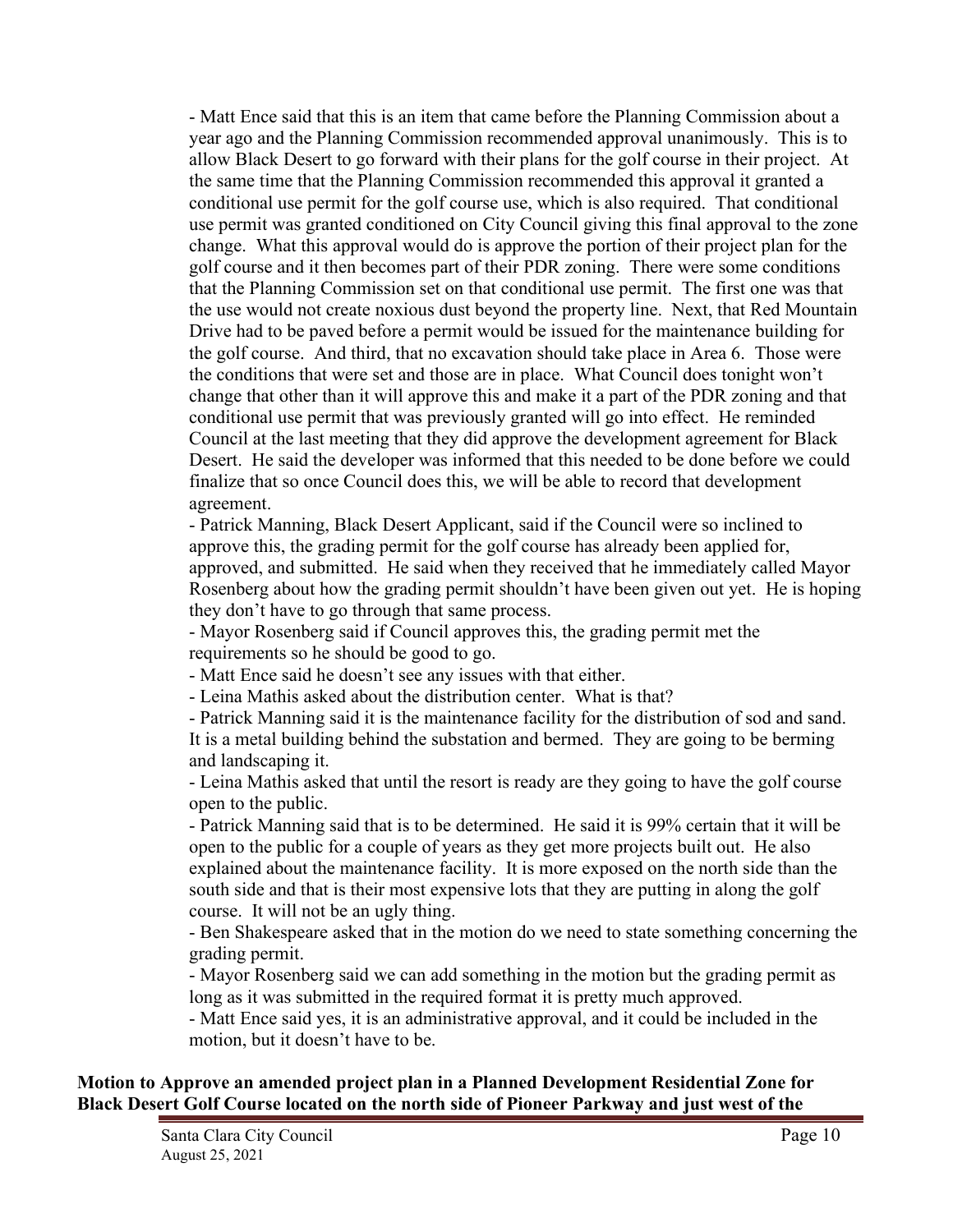#### **present Entrada Development and approve Ordinance 2021-10. Motion by Ben Shakespeare, seconded by Leina Mathis.**

- Jarett Waite asked Ben Shakespeare to include the Planning Commission recommendations in his motion.

- Matt Ence said those are actually part of the conditional use permit that was already issued. Those are already covered.

# **Voting Aye: Leina Mathis, Jarett Waite, Denny Drake, Wendell Gubler and Ben Shakespeare. Voting Nay: None.**

- **Motion Carried.**
	- 6. Consider approval of an Encroachment Agreement between Santa Clara City and Mark Sanders. Presented by Brock Jacobson, City Manager.

- Brock Jacobsen said he is recommending that we table this item. He said we spoke with Mr. Sanders' wife after the meeting and let them know that Matt Ence would be sending them the agreement and they could review that and let us know when they were done with their review, and we have not heard from them. Matt emailed them twice this week asking where they are at and asking them to bring back to the city their plans for what they wanted to do, and we haven't heard back from them. It is recommended to table this item until we hear back from them.

**Motion to Table an Encroachment Agreement between Santa Clara City and Mark Sanders. Motion by Ben Shakespeare, seconded by Wendell Gubler. Voting Aye: Denny Drake, Jarett Waite, Ben Shakespeare, Wendell Gubler and Leina Mathis. Voting Nay: None. Motion Carried.**

# **6. Reports:**

# **A. Mayor / Council Reports**

## Ben Shakespeare:

- He said that Council may get a call when people get their property taxes because they are higher. About 4 years ago the State School Board froze the rate. By freezing the rate, when property values go up, that rate doesn't adjust down, and it stays up. The State School Board will get a lot of money this year but that does not trickle down to cities. He said the increase is fairly significant. He said freezing the rate is not a positive thing. - The Water Conservancy District has an open house coming up.

- Mayor Rosenberg said this is on Tuesday, Aug. 31 and again on Thursday, Sept. 2.

They are going to talk about the overview of the water sources, existing infrastructure, treatment conservation, municipal contracts revenue and current projects including the Lake Powell pipeline. Experts will be available to answer questions. He said there is meetings going on every week on the water conservation ordinance and the guidelines they want to incorporate that way. That will be coming to the Council at some point in time for approval. They are trying to come up with one ordinance that all communities can adopt. Their overall goal is to increase the water conservation and make our existing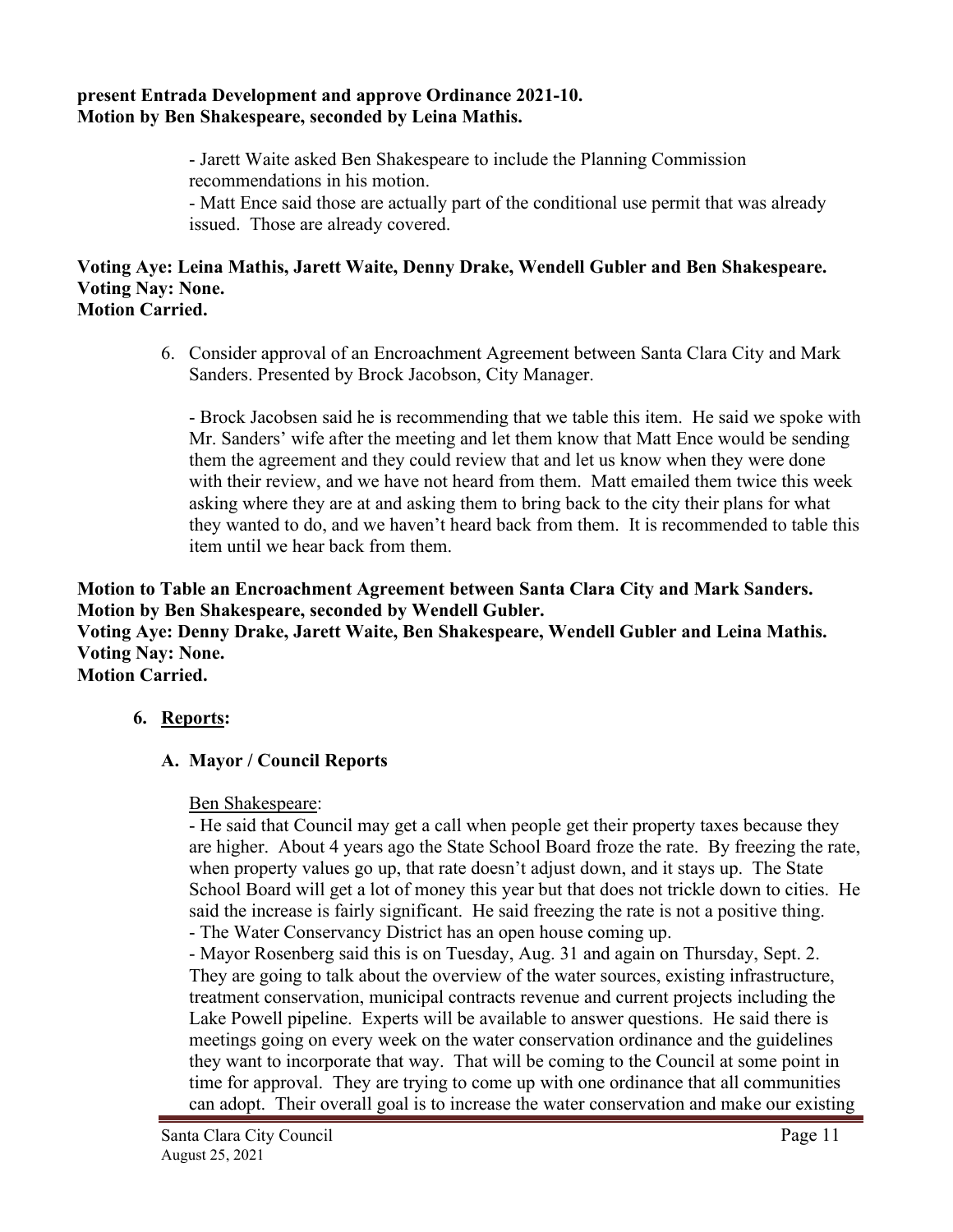water sources go farther. It is primarily going to impact new development right now, but it is not only the outside irrigation but construction requirements inside the home as well to try and promote water conservation. There is also a lot of meetings going on with the cities and the Water District and how we are going to try and utilize the water that we have more efficiently with a secondary system. It is going to be a busy Fall when it comes to water.

- Ben Shakespeare talked about the email from Bob Nicholson about de-annexation. He said his opinion is to tread with caution on that.

- Mayor Rosenberg said he doesn't think there is any movement at all to release any private property. He said there is a discussion at TRC tomorrow. Staff is putting together some documents that they can come back to Council with and review with Council and let Council make the decision whether we move forward and de-annex a portion of the BLM South Hills particularly the area that is in the sensitive environmental areas where it is hard to impossible to do anything anyway. We are still accountable for providing police and fire service out there. There may be an opportunity to annex some other BLM property that is associated with the proposed reservoir. That will all be brought back to Council at the same time.

- Brock Jacobsen said those are on the agenda for next week's Work Meeting.

- Ben Shakespeare talked about the maintenance of our buildings. We have some pumps and some treatment and some other things and these do require maintenance. He said we need to look at a maintenance type of agreement in maintaining the system. We have had it to where Staff has been doing that, but we really need to look at a mechanical company or somebody like that. It is in the best interest of the city and our system and the longevity and the cost to do that. He told Brock he would get some information and get back with him.

- Mayor Rosenberg asked Brock that with Corey gone who is over this.

- Brock Jacobsen said that Scott Bannon is. He is overseeing the building and working closely with Brooksby. There have been some discussions with that. He said we have been talking about having someone come in on a regular basis to make sure things are operating right and being done right to make sure things last longer.

Leina Mathis:

- We had citizens who did go to the free swim day at the SHAC including children, adults, and seniors. We only had approximately 31 residents that day. We didn't have a huge turnout, but we have the opportunity to make it bigger next year. We will do some different advertising and some other things.

- Heritage Commission met. She has not heard back from all of the individuals she contacted. She said her recommendation is to appoint Mimi McKenna as the Alternate member of the Heritage Commission. If we need another Alternate, she will come back to Council for that.

- LPC was held the same Monday that we were in UAMPS meetings. We need to register for the convention, which is next month.

- Brock Jacobsen said we haven't registered, and he hasn't seen an agenda.

- Leina Mathis said it is on the website and she has a hard copy she can give Brock.

- Brock Jacobsen said he needs to know from Council who is going. We have a block of rooms reserved. He said he needs to know what excursions they want to go on.

- Leina Mathis said it is Sept. 29 to Oct. 1. There is a recorder's session on Thursday.

- Brock Jacobsen said the rooms are reserved to check in on Tuesday and check out on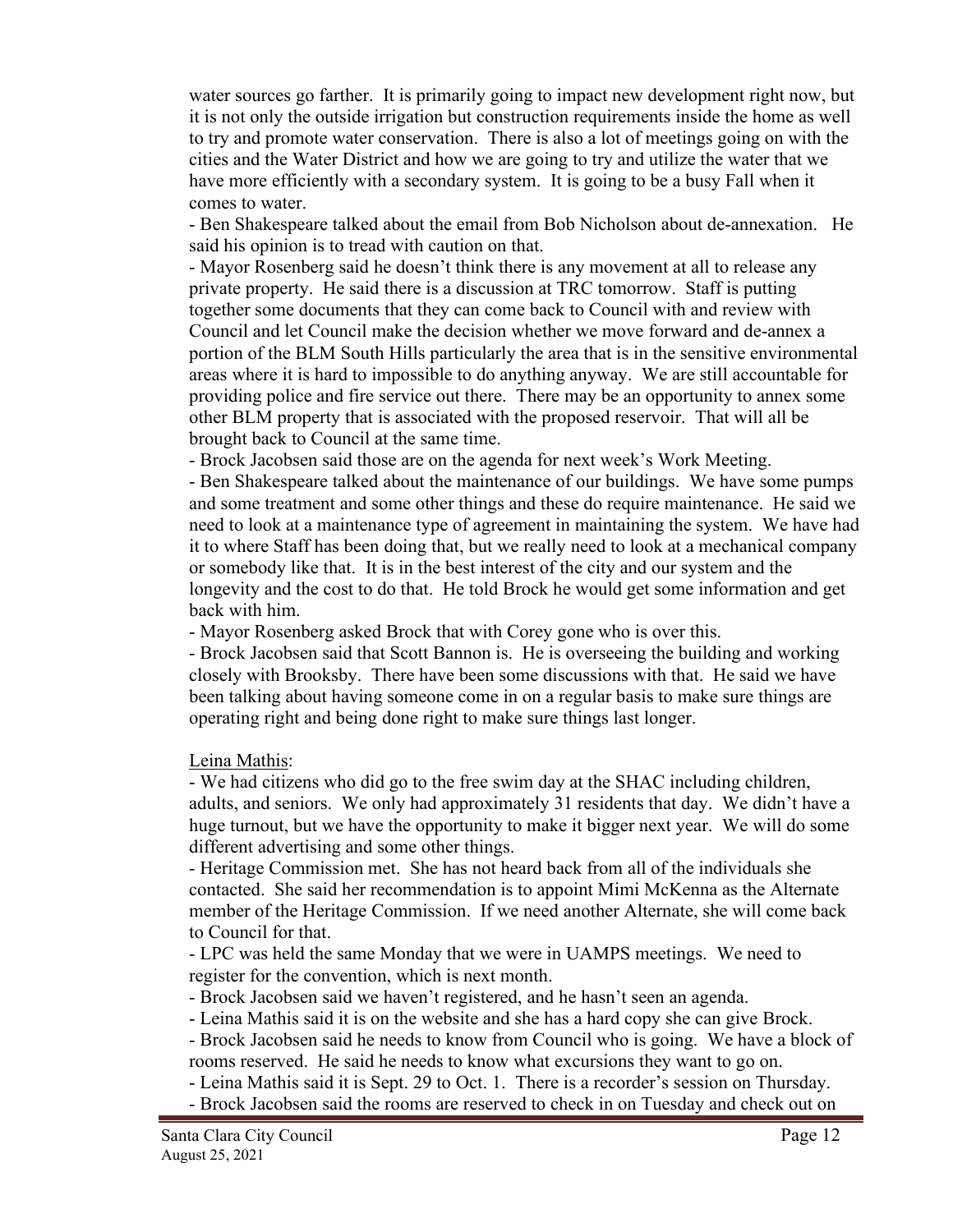Friday.

- Leina Mathis said they also asked us to reach out to our local Legislators.

- Brock Jacobsen said that Representatives Snow and Ipson will be here on Oct. 27. - Leina Mathis said they are putting into place an action plan for some working groups that they have established. There are two current existing working groups, one is the Leve lance and League Task Force, which is the police group, and the other is the Homelessness group. They are organizing three new groups. One is for drought; one is for fireworks, and one is for short-term rentals and tourism tax. She said she has been assigned to the short-term rental and tourism tax working group. She asked Brock if he wanted to take one of the others. She said she sent out a survey that they asked us to complete. It was from the Council for Affordable Housing and the Land Use Task Force. The survey was basically if the city would be interested in incentives or penalties per se related to zoning, the use of short-term rentals and density as it relates in the transportation corridor. That probably doesn't impact us at all unless they move it out of the transportation corridor. She said that survey was completed and sent back to them. That will be part of those sub-working groups and that will get reported back in November and December. Then they will come up with some policy actions that will actually be in place for January.

- She talked about having a Christmas program at Town Square on December 6 (because that is when Christmas is celebrated in Switzerland), and we would have the mayor light a big tree and we would have brown bags with nuts and things to give to the kids and sing some Christmas songs. She wanted the opinion of the Council about this. If they are all okay with this, then she will talk to Sherlane, and they will put a group together and do this.

- Mayor Rosenberg asked Council if they are okay with this. We could make this a town celebration and unveil the clothing changes on the glockenspiel. It would be one night. - Leina Mathis said we could have the Swiss Santa Claus come and pass out the treats. This would be a Monday night.

- The Council all liked the idea.

Jarett Waite:

- He got an email last week from Ann Evans wondering where we are on the speed bumps and speed table in the Gubler Park parking lot on the west side.

- Brad Hays, Parks & Trails Director, said at the Work Meeting on Mar. 3 we discussed the parking lot and had some options at that time, and we talked about a gate and tire shredders and speed tables. He said after that meeting the directors got together and we discussed it and we didn't really feel 100% that a speed table would be effective, so we ran an experiment and ordered some speed bumps that are the bolt type speed bumps. We ordered a 5 mph and a 2-mph speed bump. Those are installed at Gubler now. He said they tested them out and found out that the 3-inch speed bump is very effective. You have to slow down fairly slow. He said they discussed that the speed table would work on one end of the parking lot but once they get over that they will speed up. He said they don't feel it will stop the traffic from going the wrong way. He said he has been monitoring it and they have a camera to be able to see the west parking lot. He said what we would like to do is order and install some of those speed bumps and put a series of about six of them in there so every so many feet they will have to slow down and hit the speed bump. He said that will work for both ways. He said if this isn't effective, and we aren't satisfied with the results we can go ahead and find out if Council wants the speed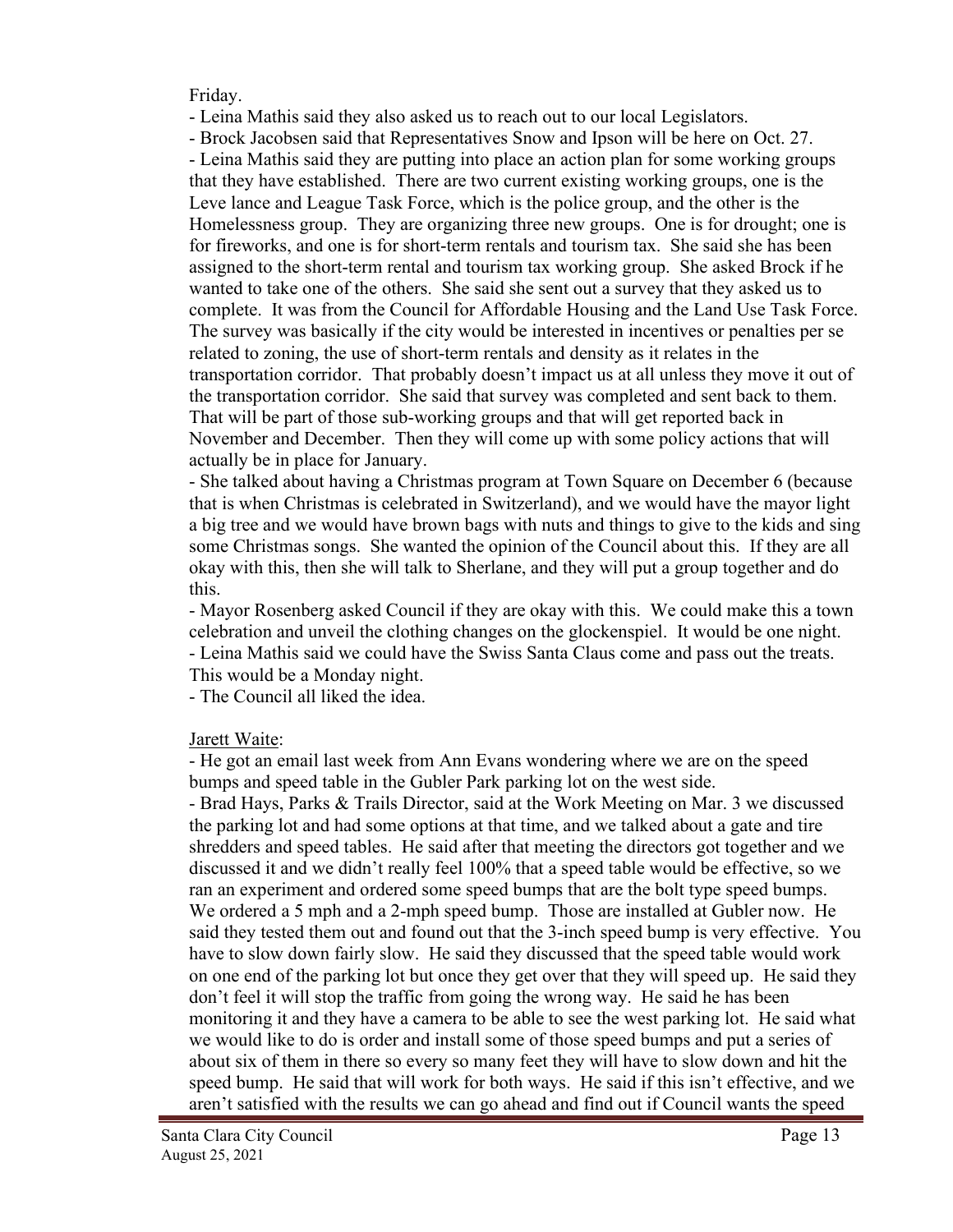table to be put in. He said Ann has talked to him and to Dustin. He told her that we have a lot of projects going on, but we have been doing some research to try and find an effective way to control traffic in that parking area. He said this way is not very expensive and we can install them in a day. They are removable is we need to move them or when we do slurry seal and striping, we can pull them up and then put them back down. He said he thinks this is a good solution to try and then defer the table for a little bit if that is agreeable to Council.

- Brock Jacobsen said that in this discussion they thought that this is going to slow down people speeding through there. It will be a nuisance to them as they hit those speed bumps. There are still going to be those who go out the wrong way. We are not going to stop them regardless of what we do short of a tire shredder. We are doing everything we can to try and make that what it is to try and get people to use the one-way.

- Ben Shakespeare said he actually thinks the 3-inch bolt down is probably more effective than the speed tables. He thinks it is a win-win for everyone.

- Brad Hays said we want to put in four more so they will be spaced. He said we are hoping to discourage people from going the wrong way over there.

- Ben Shakespeare asked if they go the full width.

- Brad Hays said they come in increments so they can be made as long as you want. We can extend them and turn them into the area where the parking is. We don't want to put them in the ADA ramp area.

- Brock Jacobsen said our intention is to go from curb to curb but not in the ADA area.

- Ben Shakespeare asked before we install a whole bunch in there could we maybe just try two on each end.

- Brad Hays said they are there now.

- Jarett Waite asked if Brad's crews have driven over them and are they going to be okay.

- Brad Hays said he has tried them, and the crew has tried them, and it works out fine.

- Jarett Waite said at the last meeting that the mayor had mentioned that we might have to be limited on the amount of water that residents can get, and it was around 147,000 gallons. He looked at his utility bill over the last 12 months and on the utility bill there is just a number, so he was wondering what that number means. He said he thinks it means he is using twice what the allotment would be so we should really look at that. He has a smart sprinkler system and not much turf. He said that would be a major hit for almost everyone.

- Brock Jacobsen said the Water District is proposing 36,000 gallons a month currently and for every 1,000 over that 36,000 they would get hit with a surcharge. But the ultimate goal is to get down into the teens per household.

- Ben Shakespeare said the way this works is lot reduction. To get single-family residences down into the teens on water usage, it is house reduction. It does reduce building lots significantly is how they get there.

- Denny Drake said there are some cautions. As a city you need to make sure you are covering your bonding and your expense up front. You may reduce it down where you can't cover your own expenses. You have to make sure you have the usage that will pay back what you have out.

- Mayor Rosenberg said it is going to be a balance. Everyone is aware of it. That is where they would like to see it go, that .55 acre-feet per household. Right now, we are at .89 acre-feet per household. It is a fairly dramatic reduction going forward.

- Jarett Waite said a resident was having trouble finding our meetings so he looked, and they were looking at the playlist for City Council Live and it doesn't have a lot of the